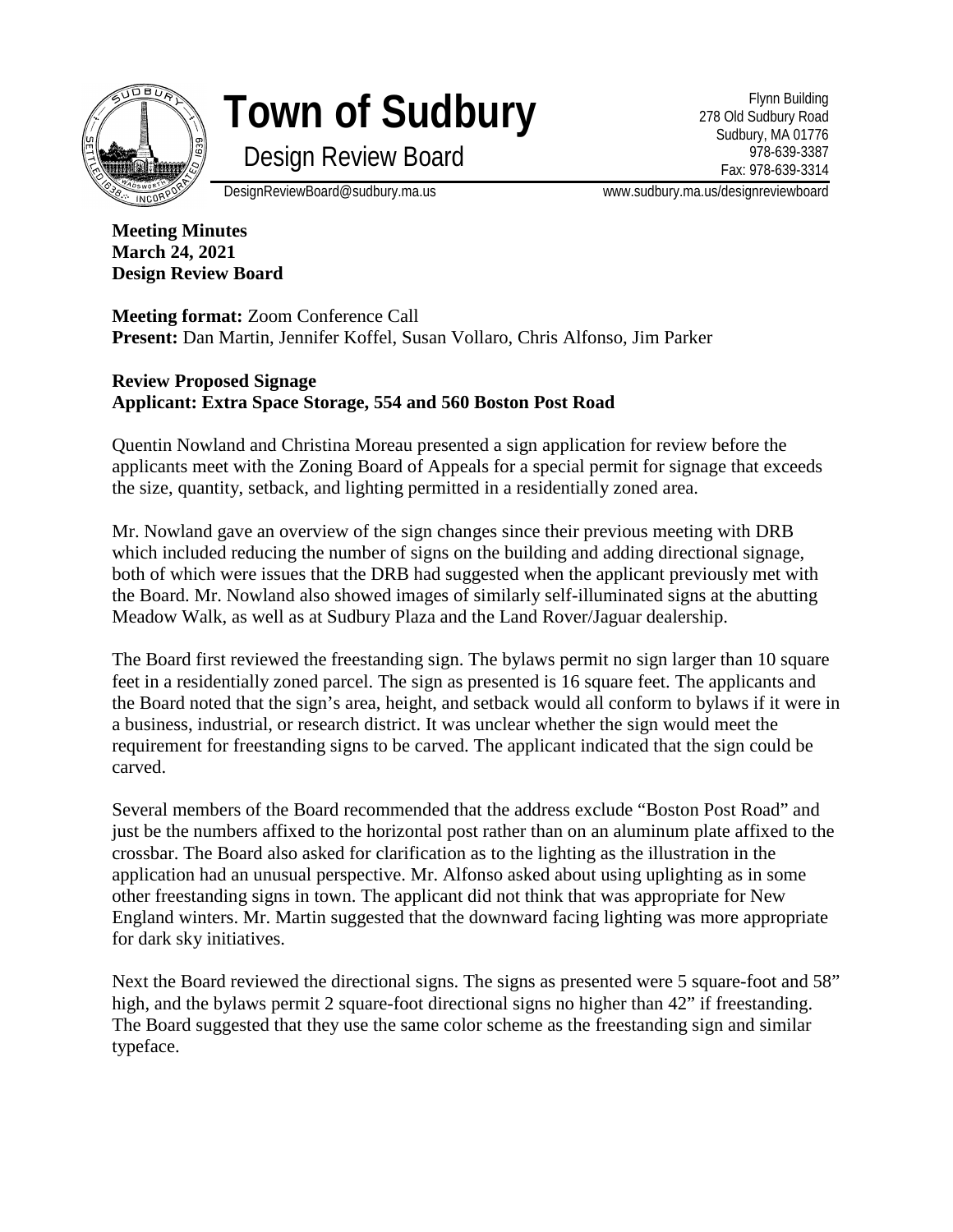## **Meeting Minutes March 24, 2021 Design Review Board**

The Board then reviewed the primary sign. The applicants are requesting a self-illuminated sign of 22.75' x 2.15' (48.8 square feet). It was the opinion of Mr. Martin that, were the building located in a commercial or industrial area, the applicants would be entitled to up to 65 square feet of signage depending upon how one interprets which sides of which of the two buildings are considered to be the primary and secondary building frontage. Even given that generous allowance, he noted that the maximum size permitted would still only be 32.5 square feet for an internally illuminated sign. He further noted that the size of the sign also did not conform to the more generous allowances in the Meadow Walk overlay district and therefore this sign would require ZBA approval if it were located anywhere else in town**.** The applicant opined that the size of the sign is appropriate for a building of this size as it is larger than the Whole Foods building. Mr. Martin indicated that it would be a precedent for which he is not comfortable as then Bartletts next door, which has a conforming freestanding sign, or any subsequent development on that parcel could request a large self-illuminated sign shining into the backyards on Horse Pond Rd. or Trevor Way.

Dr. Parker felt that if the business district guidelines were used, then the rear façade of the tavern building would be treated as the primary frontage as that is the primary customer entrance, and thus the allowable signage should be less than 65 square feet were it in a commercial or industrial location.

Ms. Vollaro also did not think the size of the sign was appropriate for an internally illuminated sign and requested that the size be brought down so that it would at least conform to the bylaws were it in a business district. The applicants reiterated that the size is appropriate for a building of this size, though Ms. Vollaro thought that it was still rather large for the pediment on which it is proposed.

Dr. Parker opined that there was no need for the signage on the building at all given that it is in a residentially zoned location and that the freestanding sign sufficiently identifies the site. Dr. Parker did not think that there should be any exemption for a wall sign whatsoever.

Mr. Martin agreed with Dr. Parker and questioned its necessity given that the sign is not at all visible to westbound traffic and barely visible to eastbound traffic on Route 20. He shared a video from the dash of his car heading East on Route 20 in which the visibility is quite limited given the trees, greenhouses, and building at 566 Boston Post Road that block most of the view. He did, however, note that there could be some benefit to eastbound traffic heading to the business should they catch a glimpse of the sign as the freestanding sign is after the entrance. The consensus was that the sign is primarily only visible to vehicles that have already driven onto the property.

Ms. Koffel saw no demonstrated need for an internally illuminated sign at this location. She suggested that the applicant consider front lighting such as gooseneck lighting, and that would make a larger sign less objectionable. The applicant noted that such lighting requires more